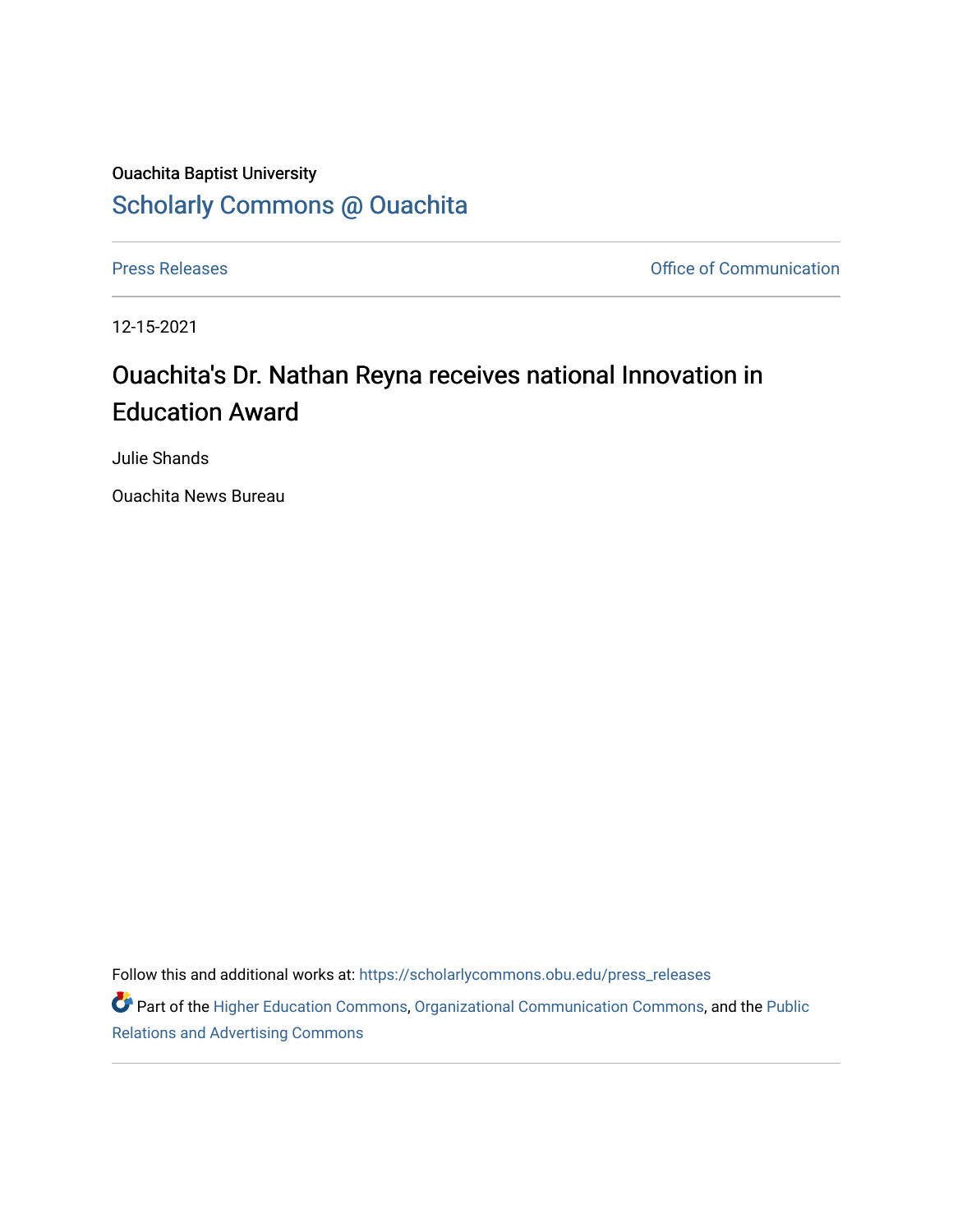



For immediate release **Ouachita's Dr. Nathan Reyna receives national Innovation in Education Award** *By Julia Shands* December 15, 2021 For more information, contact OBU's news bureau at [newsbureau@obu.edu](mailto:newsbureau@obu.edu) or 870-245-5206

ARKADELPHIA, Ark.—Dr. Nathan Reyna, associate professor of biology at Ouachita Baptist University, has won the first Innovation in Education Award from the American Society for Cell Biology (ASCB).

The Cell Bio Virtual 2021 conference was held online Dec. 1-10. Cell Bio is a joint international annual meeting of the ASCB and the European Molecular Biology Organization (EMBO). Reyna spoke and was presented his award on the first day of the virtual meeting.

"I couldn't be more pleased for Nathan," said Dr. Tim Knight, dean of the J.D. Patterson School of Natural Sciences at Ouachita. "He is a dedicated teacher and researcher, and his efforts in securing grants have helped him, the biology department and especially our students."



*Photo 1* Dr. Nathan Reyna

According to the ASCB website, the new Innovation in Education Award is given to recognize the career of an individual who has achieved ASCB's mission of improving education, creating professional development opportunities and improving diversity in STEM-related fields of study.